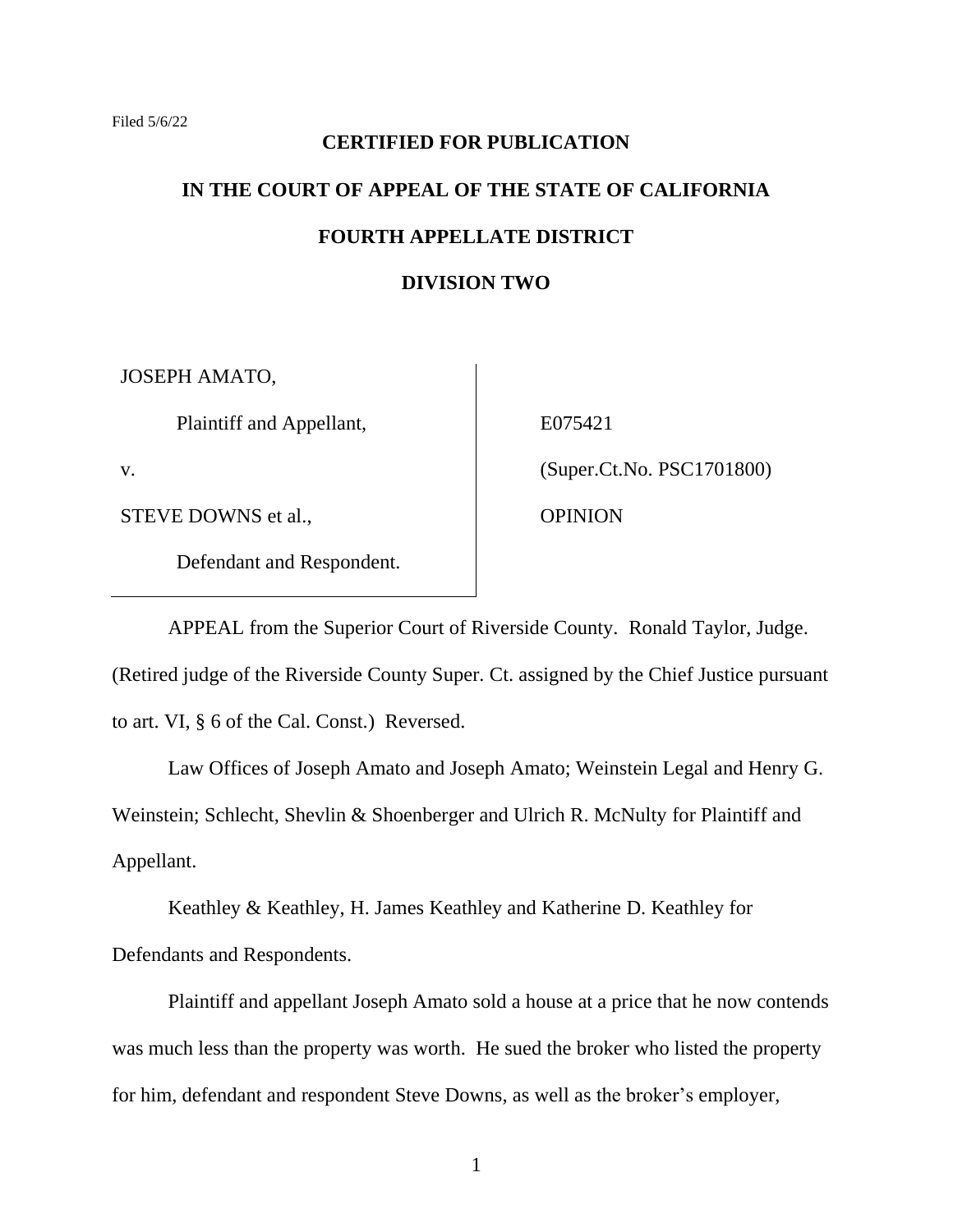defendant and respondent Coldwell Banker Residential Brokerage Company (Coldwell Banker). On the day of trial, the court found that Amato had waived his right to a jury trial by failing to comply with a local pretrial procedural rule. It then denied Amato's request that a different judge hear the case due to the trial judge's involvement in pretrial settlement negotiations. After Amato presented his evidence, the court granted a motion for judgment (Code Civ. Proc.<sup>1</sup>, § 631.8) in favor of Downs and Coldwell Banker on all of Amato's claims. **2**

Amato contends the judgment should be reversed because he was erroneously deprived of his right to a jury trial. He further argues that the trial judge erred by failing to recuse himself as trier of fact, by dismissing one of Amato's witnesses prior to the conclusion of the witness's testimony, and by granting the defendants' motion for judgment. We hold that the trial court erred in deeming Amato to have waived jury trial, despite his violations of the local rules. We therefore reverse the judgment without deciding Amato's other claims of error.

**<sup>1</sup>** Undesignated statutory references are to the Code of Civil Procedure.

<sup>&</sup>lt;sup>2</sup> The trial court and the parties sometimes use the term "nonsuit" to refer to defendants' motion and the trial court's ruling, but that is not accurate. (See *Ford v. Miller Meat Co.* (1994) 28 Cal.App.4th 1196, 1200 ["[I]n a trial by the court a motion for nonsuit is not recognized. The correct motion is for judgment pursuant to Code of Civil Procedure section 631.8, the purpose of which is to enable the court, after weighing the evidence at the close of the plaintiff's case, to find the plaintiff has failed to sustain the burden of proof, without the need for the defendant to produce evidence"].) The trial court's ruling was in substance a grant of judgment per section 631.8.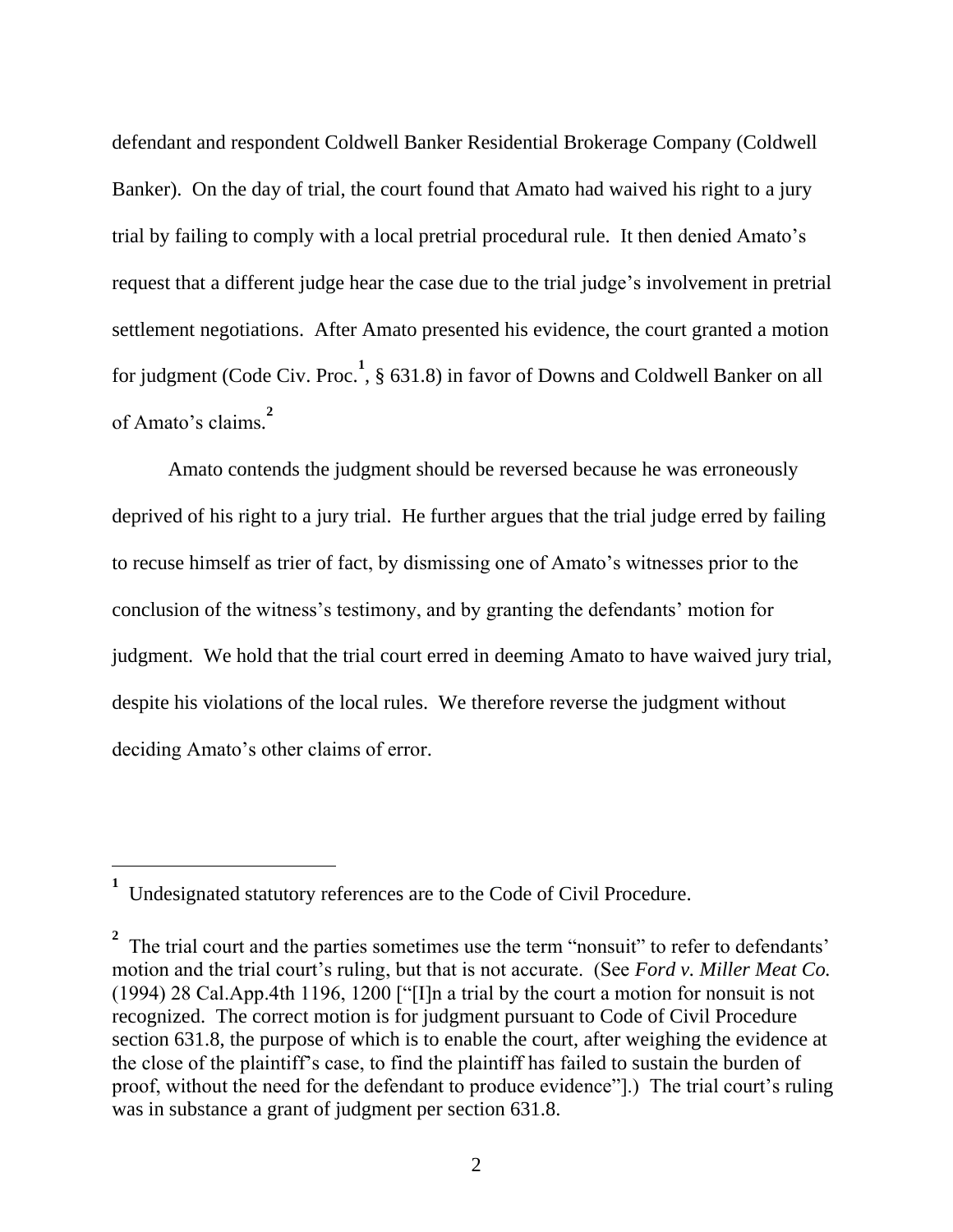#### I. BACKGROUND

In 1995, Amato purchased a house in a gated community in Rancho Mirage. On October 1, 2016, Amato agreed in writing to list the property for sale through Downs for a list price of \$775,000. Amato testified that he believed that the property was worth more, but he relied on Downs's view that the house was in such poor condition that it would be attractive only to investors intending to tear it down and rebuild it. Downs told Amato that he knew investors who might be interested in buying the property in that condition, and Amato agreed to Downs acting in a dual agency role for the transaction, representing both buyer and seller.

On October 3, 2016, Downs presented Amato with a purchase offer from the eventual buyer, Bruno Lemay. After a series of counteroffers, Amato and Lemay agreed on a sale price of \$750,000. During escrow, however, Amato concluded that "he had been duped" after an inquiry from Lemay suggested he did not in fact intend to tear down the house. Amato attempted to cancel the transaction. Lemay did not agree to do so, however, and Amato rescinded his attempt to cancel escrow; the sale closed in November 2016.

Amato filed this lawsuit in April 2017. The operative first amended complaint (complaint) asserts five causes of action against Downs and Coldwell Banker: (1) fraud; (2) breach of fiduciary duty; (3) professional negligence; (4) elder abuse (Amato was about 83 years old in 2016); and (5) recission of contract (specifically, the listing agreement, not the contract for sale of the property). Amato is an attorney, and he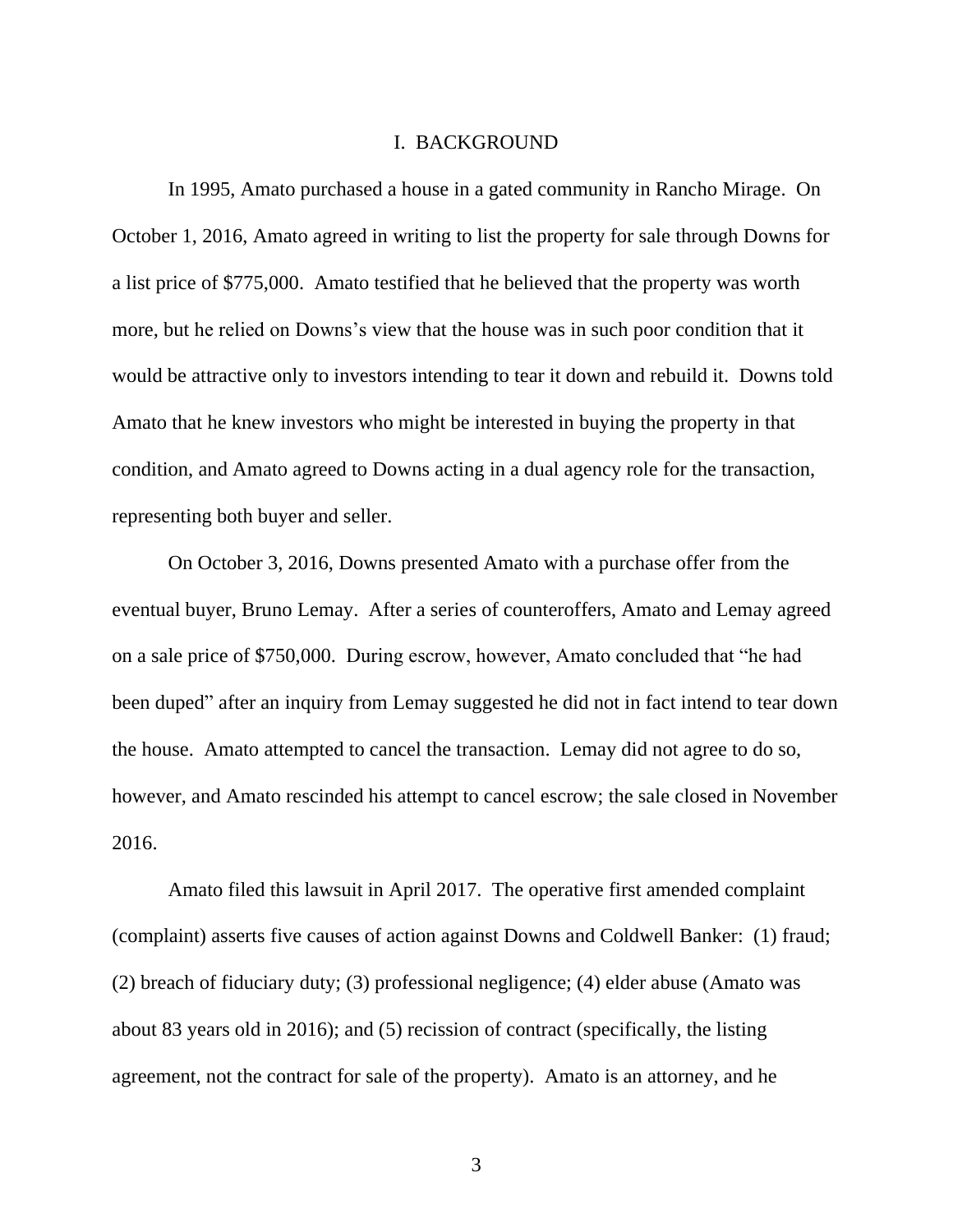participated in the litigation both as a party and as an attorney, but a second attorney, Henry Weinstein, also appeared on Amato's behalf. In briefing on appeal, Amato describes himself as "lead counsel" and the second attorney as "co-counsel."

After a series of continuances, the matter was set for jury trial in December 2019. At the trial call in the master calendar department on December 13, the trial court inquired whether the parties were ready to proceed to trial; Weinstein answered in the affirmative. The trial court then asked: "You have your trial documents?" Weinstein responded: "We do." Later on the same date, the court assigned the case to another department for trial, which was to begin on December 16, 2019. On December 16, the matter was continued to January 10, 2020, without a hearing. The register of actions describes the reason for the continuance as follows: "Court and counsel held settlement conference/trial."

Just before noon on January 9, 2020, the courtroom assistant for the trial department sent counsel an email noting that trial was scheduled to begin the next day, and stating that the judge "is requesting" that both "[c]ompleted trial binders" and "[o]riginal [t]rial [d]ocuments to be filed" be delivered that afternoon.**<sup>3</sup>** Amato did not

**<sup>3</sup>** Downs and Coldwell Banker's April 26, 2021 request that we take judicial notice of a copy of the email sent to counsel by the trial court's courtroom assistant is unopposed, and is granted on that basis. (Cal. Rules of Court, rule 8.54(c).)

In a request for judicial notice filed June 14, 2021, Amato seeks judicial notice of certain documents filed in the trial court but not otherwise included in the appellate record, specifically, a surreply and declaration he submitted in opposition to Downs and Coldwell Banker's postjudgment motion for attorney fees. This is more properly a request to augment the record; we treat it as such, and grant it. (See Cal. Rules of Court,

*<sup>[</sup>footnote continued on next page]*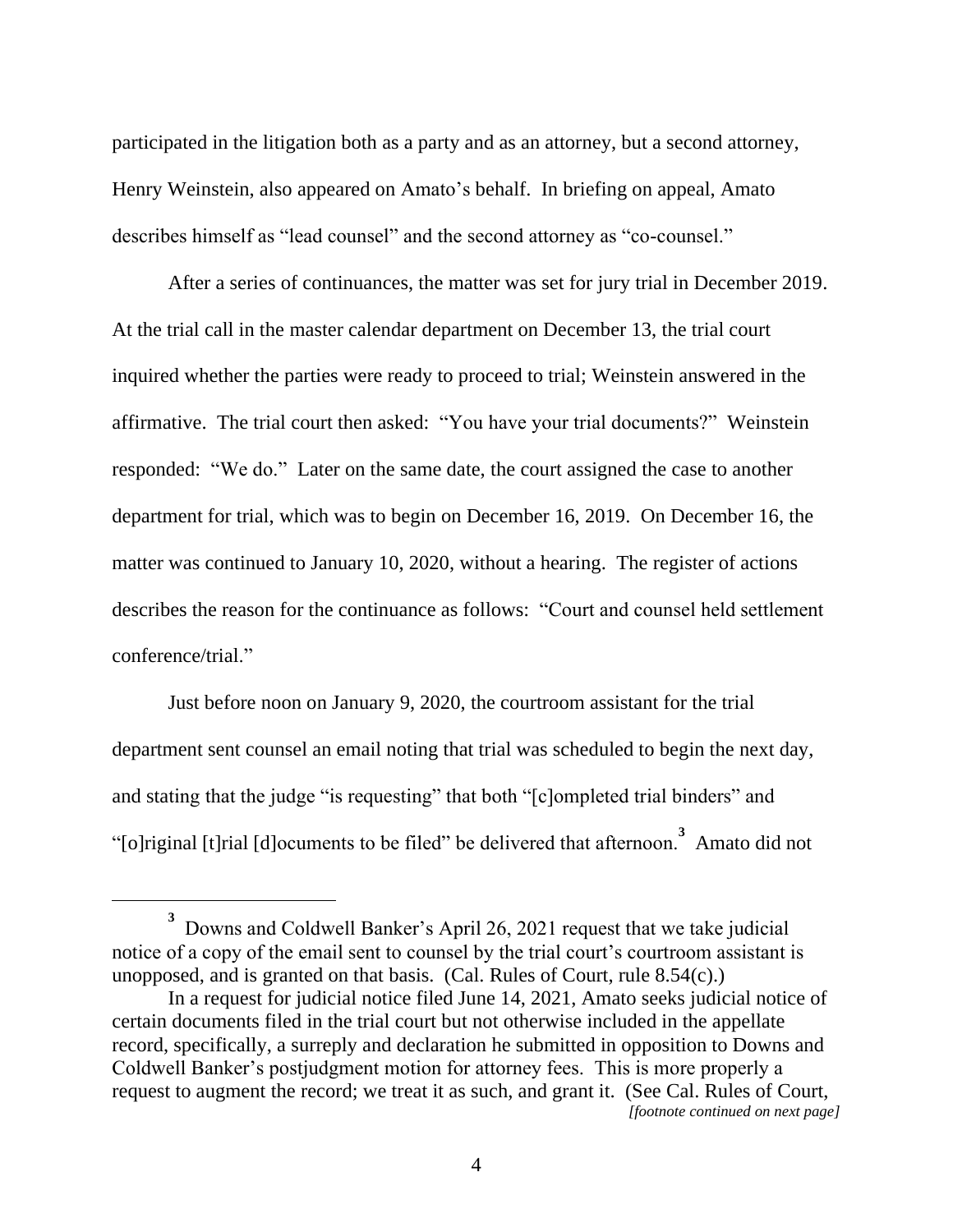comply with this instruction; he would later represent to the court that he had been at a doctor's office and did not get the email until late afternoon.

On January 10, 2020, Amato submitted a binder of some documents. The trial court found that submission inadequate under Riverside Superior Court Local Rule 3401 (Rule 3401), which describes certain pretrial rules and procedures. The court deemed Amato to have "waived jury trial" because of the failure to comply with Rule 3401 and ordered the matter to continue as a bench trial after a fifteen minute recess. After the recess, Amato made an oral motion for the judge to recuse himself, based on the judge's participation in a December 16, 2019 settlement conference. Amato emphasized that he had no objection to the judge presiding over a jury trial, but he did not believe it appropriate for the judge to sit as trier of fact. The judge declined to recuse, and the bench trial proceeded.

After Amato's case in chief, Downs and Coldwell Banker moved for judgment in their favor. The trial court granted the motion, and it entered a written judgment reflecting that ruling.

#### II. DISCUSSION

The Legislature has authorized each superior court to implement local rules "designed to expedite and facilitate the business of the court," including rules that apply "solely to cases in [a particular] judge's courtroom, or a particular branch or district of a

rule  $8.155(a)(1)(A)$ .) These documents, however, are irrelevant to our analysis, and will not be further discussed.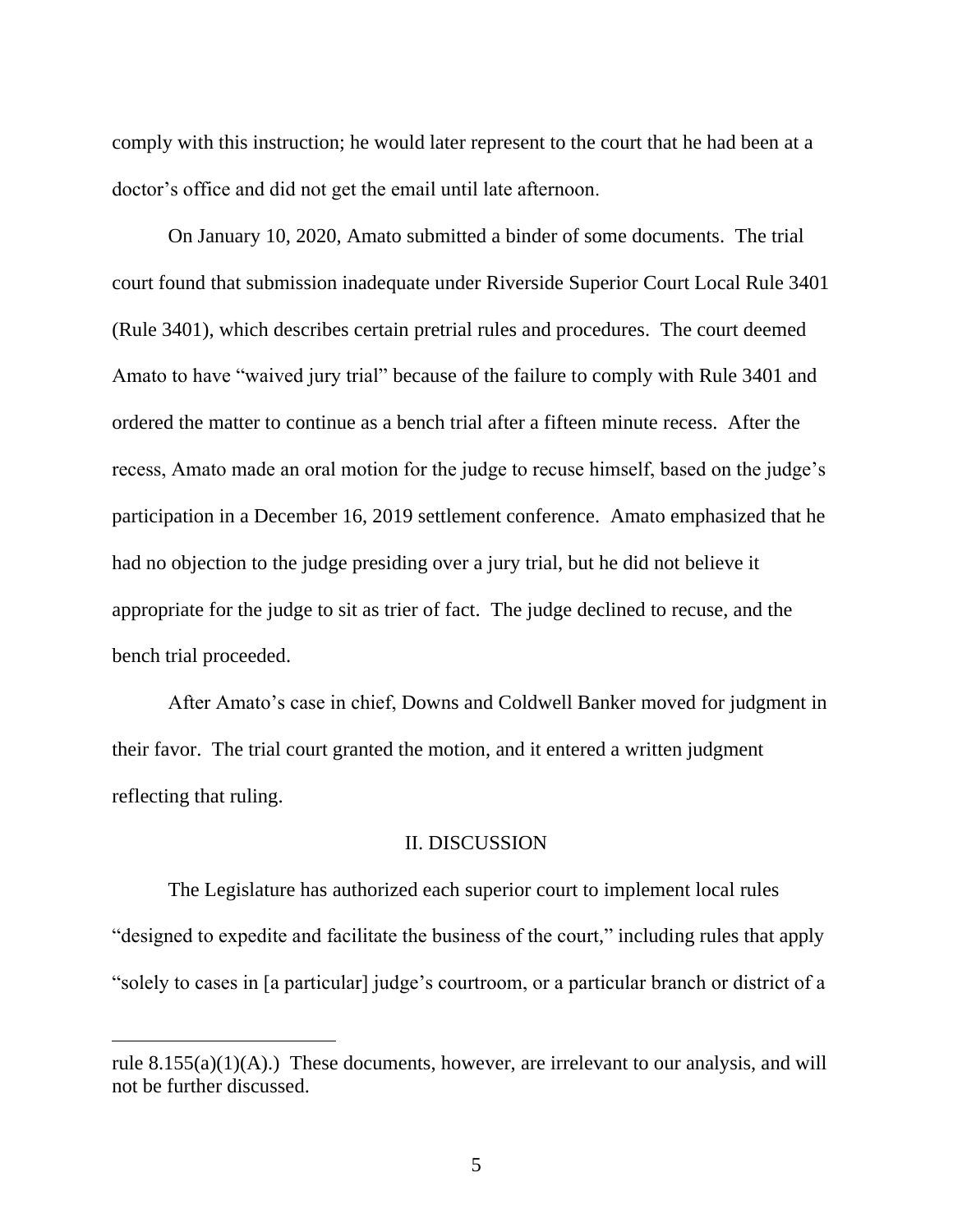court." (§ 575.1, subds. (a), (c).) A superior court that adopts such local rules may, "on its own motion," "impose . . . penalties" if "any counsel, a party represented by counsel, or a party if in pro se" fails to comply with them. (§ 575.2, subd. (a).) As such a penalty, the court may "strike out all or any part of any pleading of that party, or, dismiss the action or proceeding or any part thereof, or enter a judgment by default against that party, or impose other penalties of a lesser nature as otherwise provided by law...." (*Ibid.*) Nevertheless, "[n]o penalty may be imposed . . . without prior notice to, and an opportunity to be heard by, the party against whom the penalty is sought to be imposed." (*Ibid*.) Additionally, if the failure to comply with the local rules "is the responsibility of counsel and not of the party, any penalty shall be imposed on counsel and shall not adversely affect the party's cause of action or defense thereto." (*Id.*, subd. (b); see *Cooks v. Superior Court* (1990) 224 Cal.App.3d 723, 726 ["Cases have held section 575.2, subdivision (b) applicable both to fast-track local rules and other local rules, promulgated pursuant to section 575.1, affecting supervision and management of actions"].)

Rule 3401, entitled "Pre-Trial Rules," applies in most civil matters in Riverside Superior Court, with limited exceptions not applicable here. (Rule 3401(1).) Among other things, Rule 3401 requires parties to exchange certain documents and information at least 14 days before trial, including witness lists, exhibit lists, and statements of undisputed facts and issues of law. (Rule 3401(2).) It also mandates that the parties or their counsel meet at least seven days before trial to conduct an "Issues Conference," where the parties or their counsel must discuss certain specified matters. (Rule 3401(3).)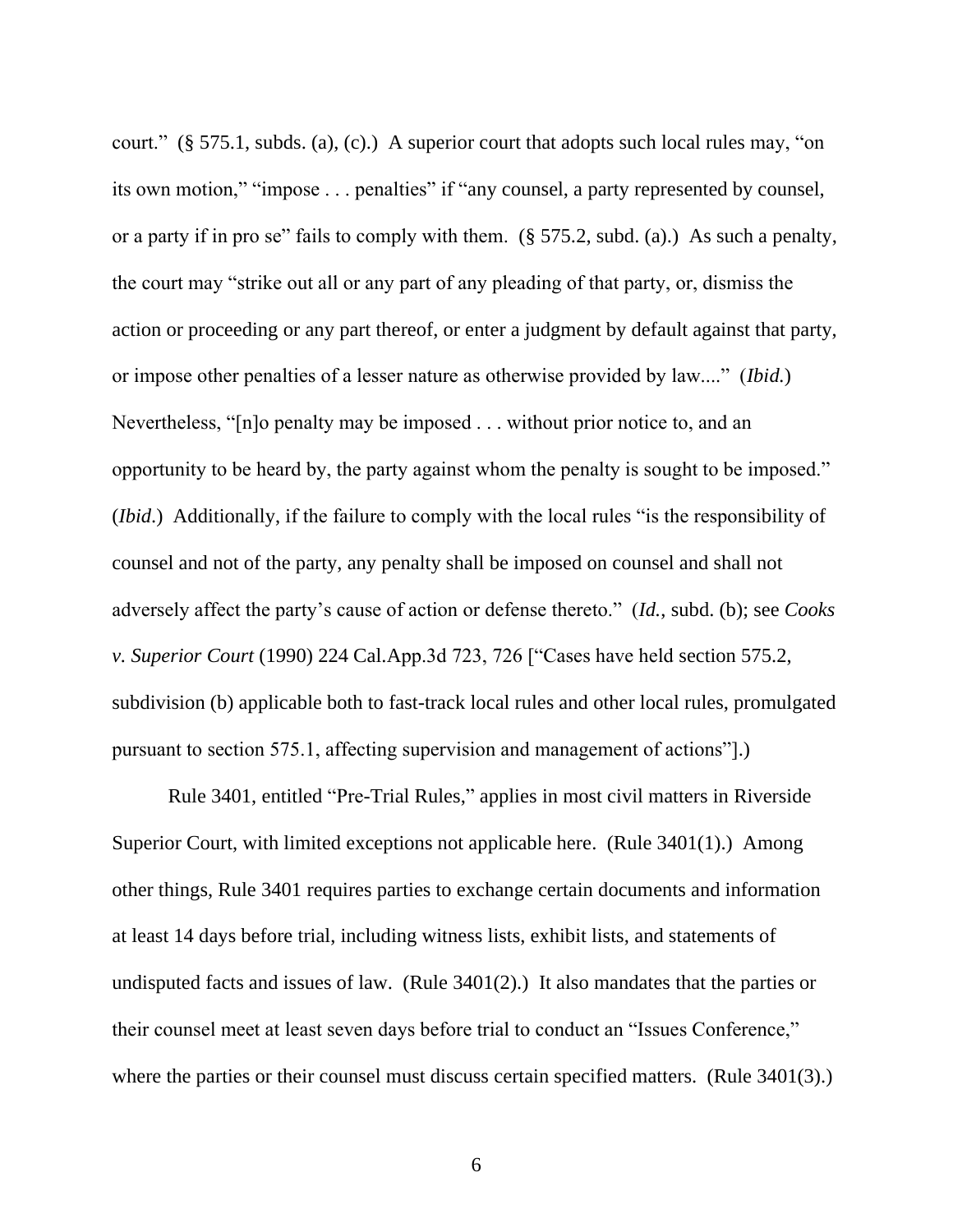After the issues conference, the parties are required to cooperate in the preparation of several joint documents, including a joint pretrial statement, joint witness and exhibit lists, a packet of jury instructions, and an agreed upon verdict form, and the rule provides instructions on how to handle circumstances where there is disagreement. (Rule  $3401(4)(a)$ , (b), & (c).) The joint documents all must be "signed by lead trial counsel for each party" or by a party who is self-represented. (Rule  $3401(4)(a)$ ; see Rule  $3401(1)(c)$ ) ["References to 'counsel' also include self-represented parties"].) Absent an agreement between the parties, the joint documents "shall be prepared by counsel for the plaintiff." (Rule 3401(4)(a).) Rule 3401 cites to and echoes the language of section 575.2 in describing penalties for noncompliance: "Parties or their counsel who fail to comply with any portion of this rule without good cause are subject to sanctions, including but not limited to orders striking all or part of that party's pleading, dismissing all or part of that party's action, entering a judgment by default against that party, postponing the trial, or imposing monetary, evidentiary, or issue sanctions. Code Civ. Proc., section 575.2." (Rule 3401(11).)

Although "review by way of extraordinary writ is 'normally . . . the better practice,' so as to avoid 'time needlessly expended in a court trial,'" the "denial of a jury trial is 'reviewable on appeal from the judgment.'"**<sup>4</sup>** (*Monster, LLC v. Superior Court*

**<sup>4</sup>** At oral argument, in taking issue with this statement, Downs and Coldwell Banker emphasized *TriCoast Builders, Inc. v. Fonnegra* (2022) 74 Cal.App.5th 239 (*TriCoast Builders*). That case involved an appeal challenging the denial of relief from jury waiver by one of the statutory means, failure to timely deposit jury fees, and not a denial of the right to jury trial "'in the first instance,'" as occurred here. (*Id.* at pp. 242, *[footnote continued on next page]*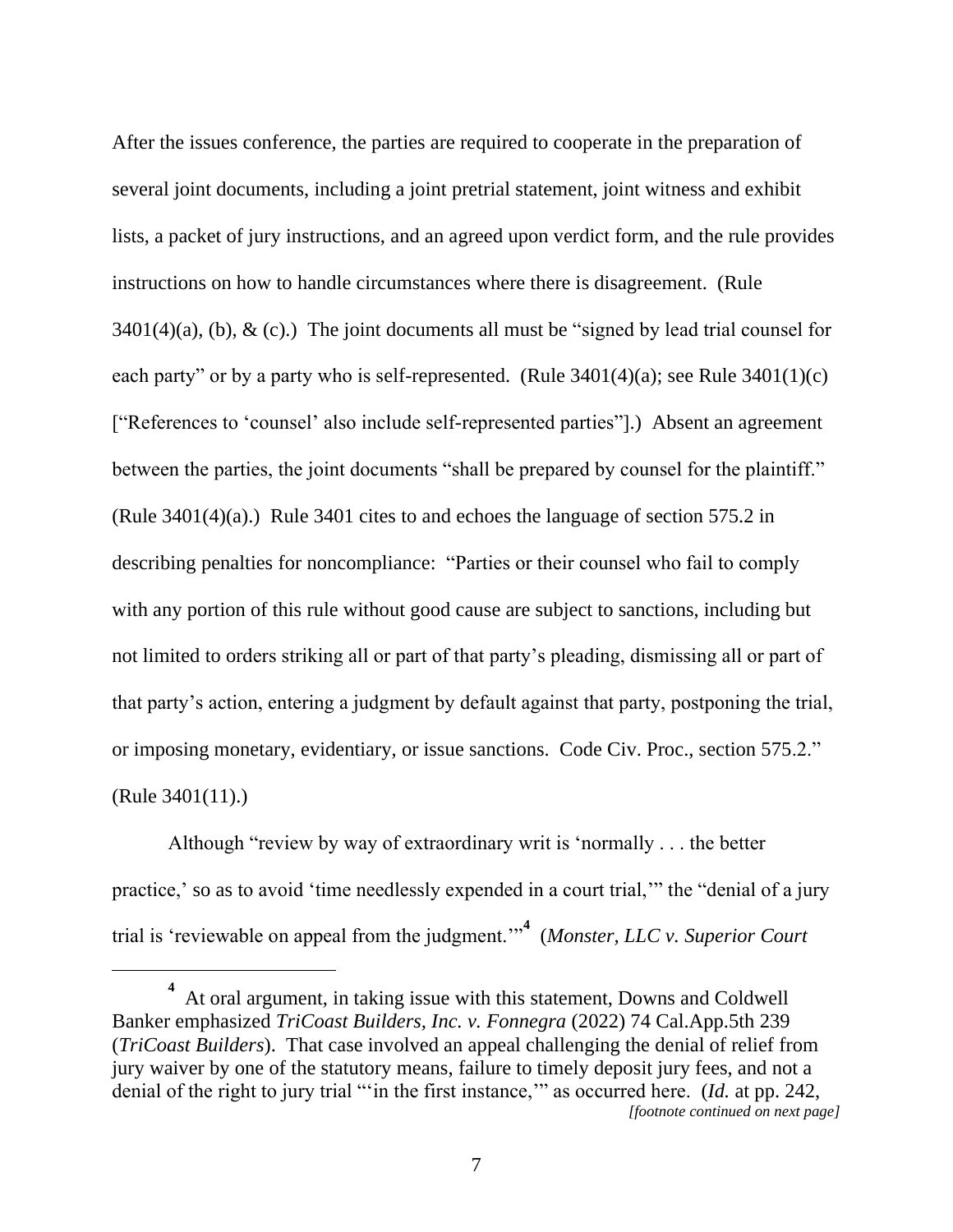(2017) 12 Cal.App.5th 1214, 1224.) We would review any dispute regarding the trial court's factual findings under the deferential substantial evidence standard. (*Conservatorship of Becerra* (2009) 175 Cal.App.4th 1474, 1481-1482.) Here, however, the material facts are undisputed, so we review de novo whether the statutory prerequisites for imposing sanctions were met. (*Id.* at p. 1481.) Whether Amato's violation of the local rules was a lawful ground to deprive him of the right to jury trial is also a legal issue, reviewed de novo. (*Apartment Assn. of Los Angeles County, Inc. v. City of Los Angeles* (2001) 24 Cal.4th 830, 836.)

The record amply supports the trial court's conclusion that Amato failed to comply with Rule 3401's requirements regarding preparation of joint documents. On the trial date, Amato submitted to the trial court a binder of some materials, and there had been some exchange of documents between the parties. Defense counsel, however, had not seen or signed off on any of the documents Amato submitted. (See Rule 3401(4)(a).) Thus, Amato did not satisfy Rule 3401 regarding preparation of joint documents. The responsibility for this failure is Amato's, since there was no agreement between the parties to change the default set by Rule 3401 that the joint trial documents are to be prepared by "counsel for the plaintiff" after conducting the required issues conference with opposing counsel. (Rule  $3401(4)(a)$ .)

Amato takes issue with the trial court's expectation that the documents described in Rule 3401, plus some other case documents, were to be submitted in the form of a

<sup>246.)</sup> As stated in *TriCoast Builders*, "[t]he two circumstances are not the same." (*Id.* at p. 246.)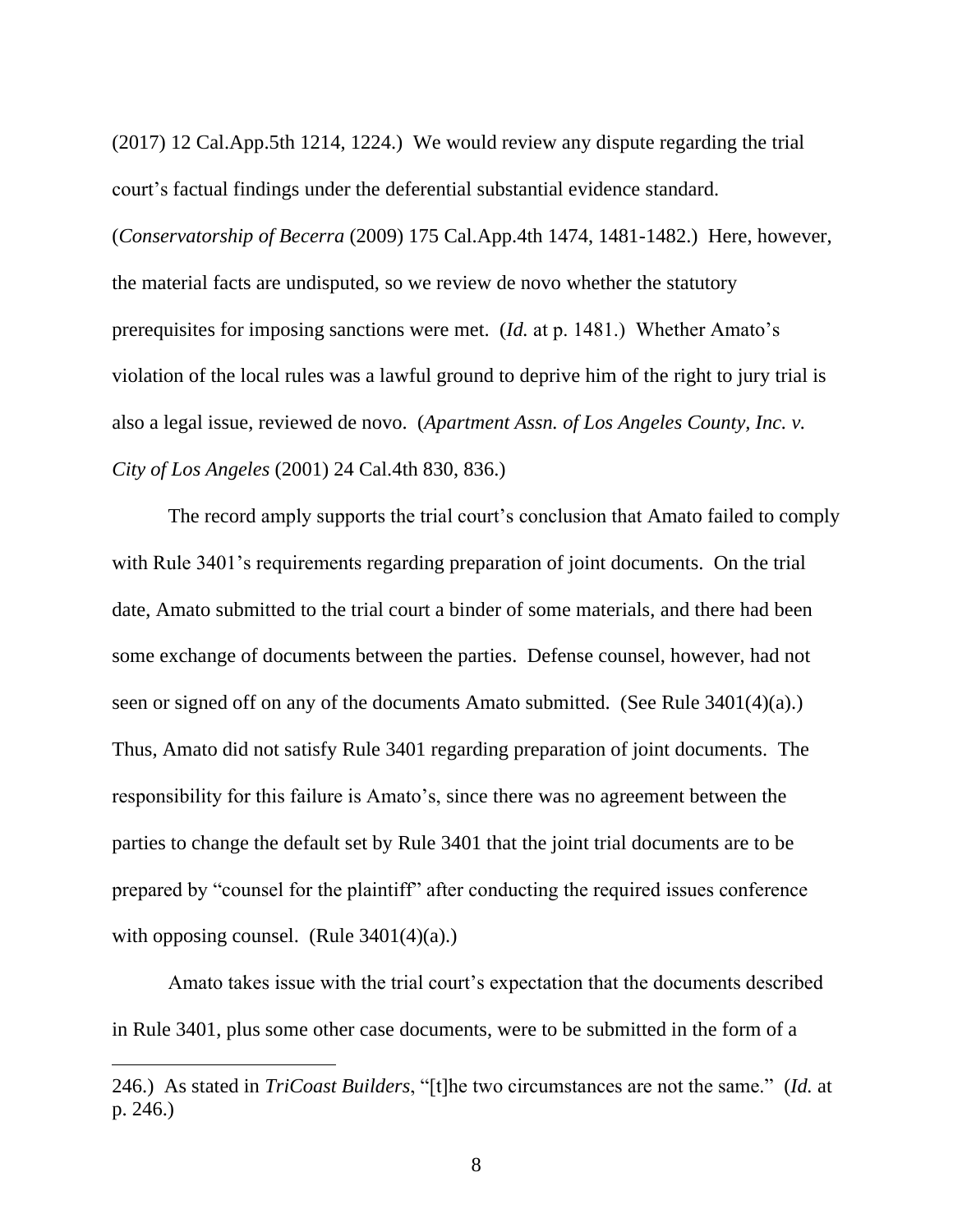"trial binder," which is not described in Rule 3401. It is undisputed, however, that the trial court provided Amato with a copy of the Riverside Superior Court's "Local Rule 3401 Binder Guidelines" (also available on the court's website) at the December 13, 2019 trial call. Moreover, although the trial court expressed its ruling in terms of the lack of a "trial binder," the primary issue was not the binder's format, but rather the substantive lack of joint documents required by Rule 3401: "[P]laintiff has failed to comply with Local Rule 3401 by not presenting to the Court a trial binder *that has been reviewed with the defense* in this matter. That's Local Rule 3401; therefore, at this time I deem that the plaintiff's failure to comply with the Local Rule requiring to have submitted a trial binder *that's been agreed upon by both sides* to the Court on the day set for trial, which is today, then that means that you've waived jury trial by your failure to comply with that rule." (Italics added.)

Amato emphasizes in briefing that the trial court expected trial documents to be filed in advance of trial even though Rule 3401 requires them to be "filed on the first day of trial in the department to which the case has been assigned." (Rule  $3401(9)(a)$ .) It may indeed be that this expectation was not warranted. Under the Riverside Superior Court's current procedures for civil cases, there is often a trial setting order that deviates from Rule 3401, requiring trial documents to be delivered directly to the clerk of the department where the trial is to be conducted (rather than filed) at least 48 hours before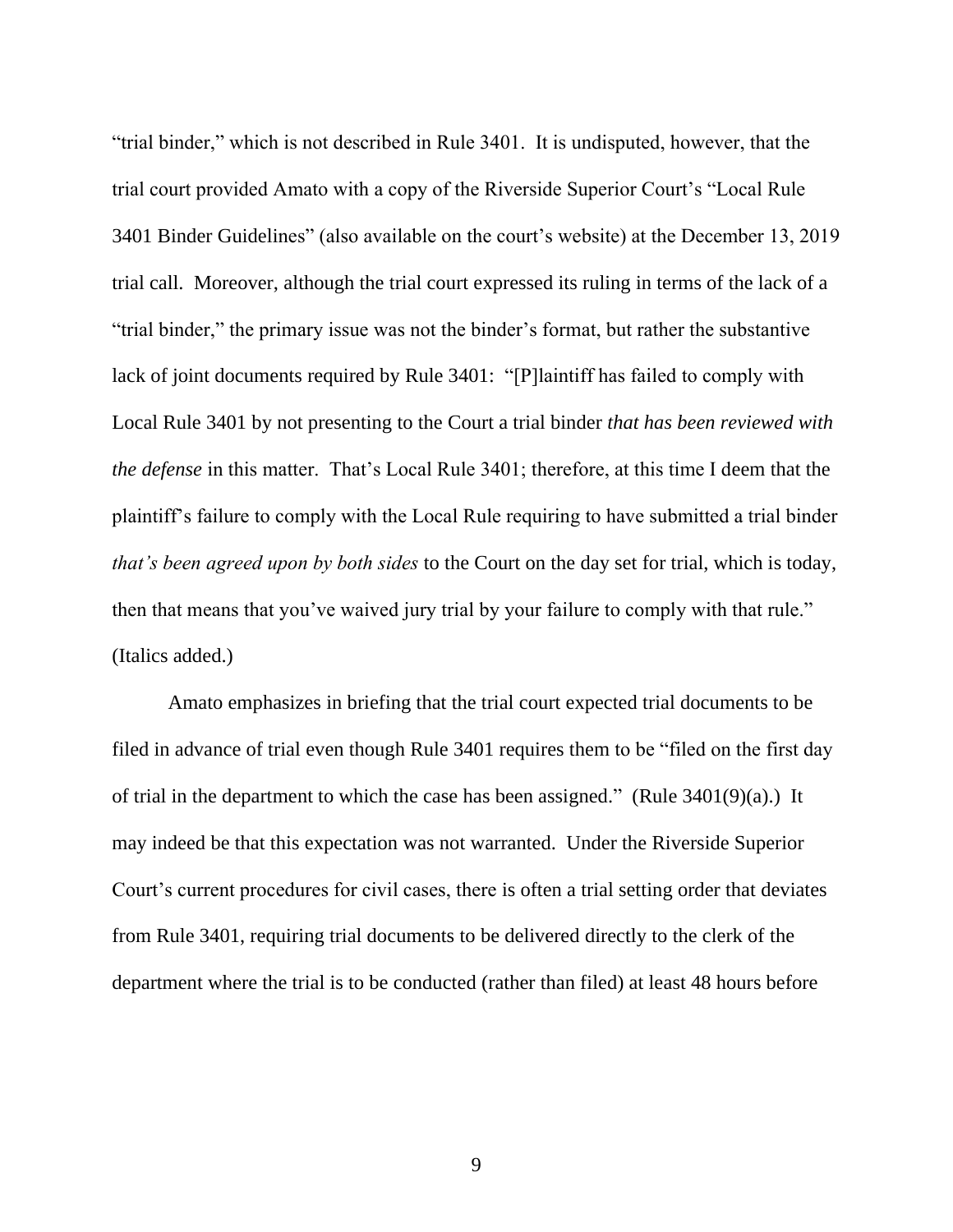trial is to begin.**<sup>5</sup>** Our record, however, does not show such a trial setting order entered in this case; the initial trial setting conference took place in June 2018, before Riverside Superior Court adopted its current civil master calendar system and current set of pretrial procedures.

Nevertheless, the fact remains that even on the first day of trial, Amato still did not have the documents required by Rule 3401 completed and ready to file or otherwise submit. Moreover, the pretrial procedures adopted by Riverside Superior Court's civil master calendar department require that the documents specified in Rule 3401 already be prepared and brought to the trial call.  $\int_{0}^{6}$  (See § 575.1, subds. (a), (c) [enforceable local

**<sup>5</sup>** The pretrial procedures adopted by Riverside Superior Court's civil master calendar department include the information that, at the conclusion of the trial setting conference, the court "will issue a Trial Setting Order." ("Case Management Procedures in Department 1," available at

https://www.riverside.courts.ca.gov/Divisions/Civil/Dept1PretrialProcedures.pdf (last viewed 1/3/2022), at p. 10 (Section H(5).) The procedures note that a "sample" trial setting order is available on the court's website. (*Id.* at Section G(12).) That sample order provides in relevant part as follows: "Contrary to subdivision 9.a. of RSC Local Rule 3401, all documents required by subdivision 9 of that rule to be filed on the date of trial, including all exhibits, shall instead be delivered directly to the clerk of this department no later than 48 hours before the day and time on which the trial is scheduled to begin. [...] All such documents shall be complete, fully executed, copied, and ready to be handed to the trial judge." ("Department 1 Sample Trial Setting Order," available at https://www.riverside.courts.ca.gov/Divisions/Civil/Dept1TrialSettingOrder.pdf (last viewed 1/3/2022), at p. 3 (Section D.3).)

**<sup>6</sup>** See "Case Management Procedures in Department 1," available at https://www.riverside.courts.ca.gov/Divisions/Civil/Dept1PretrialProcedures.pdf (last viewed 1/3/2022), at p. 10 (Section H.5) ["Except for non-jury unlawful detainer trials and non-jury trials estimated to take five hours or less, all parties must comply with Riverside Superior Court Local Rule 3401, and must bring the documents specified in § 9.b. of that rule on the day of the trial call. There will be no other exceptions"].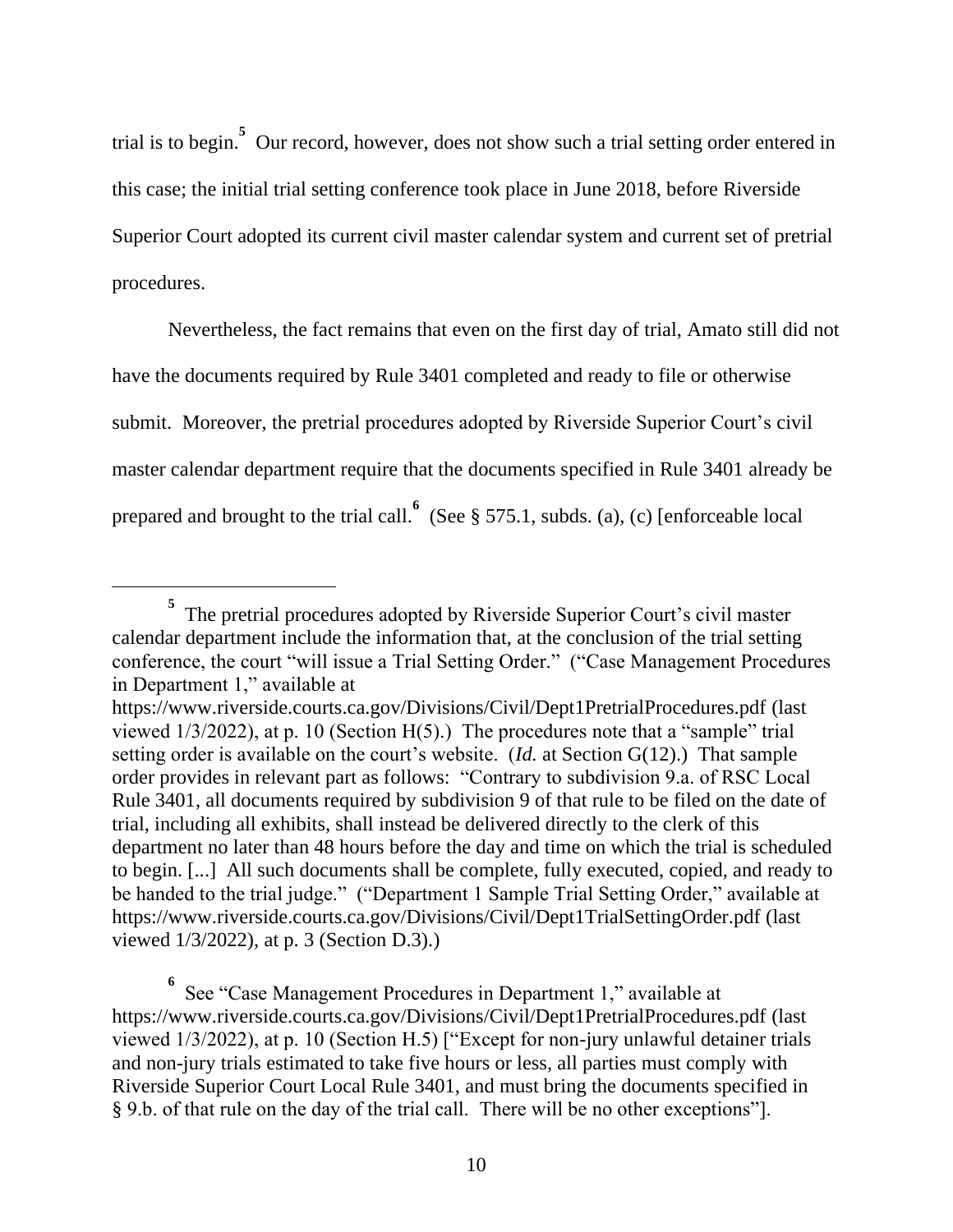rules include not only rules adopted for an entire superior court, but also rules for individual courtrooms or a branch or district of a court].) Thus, Amato should have had those documents available by December 13, 2019, and on that date he (through Weinstein) represented that he had the documents with him. Instead, the documents were still not completed even on January 10, 2020, almost a month later.

We conclude that Amato is simply incorrect that he "complied with Local Rule 3401 by submitting the trial binder to the trial department" on January 10, 2020. Even if the submission were timely, its contents were deficient because he failed to provide defense counsel an opportunity to review and sign them. (Rule  $3401(4)(a)$ .) We turn, then, to whether the trial court's sanction for Amato's noncompliance with Rule 3401 was appropriate. In this regard, we have several concerns that lead us to the conclusion that the trial court erred and the judgment must be reversed.

First, a trial court may impose sanctions for violating local rules, but "[n]o penalty may be imposed . . . without prior notice to, and an opportunity to be heard by, the party against whom the penalty is sought to be imposed." (§ 575.2, subd. (a).) Here, on January 10, 2020, the trial court first announced that Amato was in violation of Rule 3401, ruled that he had thereby "waived jury trial" and the matter would proceed as a court trial, and then gave him only "an opportunity to say anything you want for the record." That is not prior notice and an opportunity to be heard, either as to whether a rules violation occurred or as to the appropriate penalty. If he had been permitted notice and opportunity to be heard, among the arguments Amato may have been able to make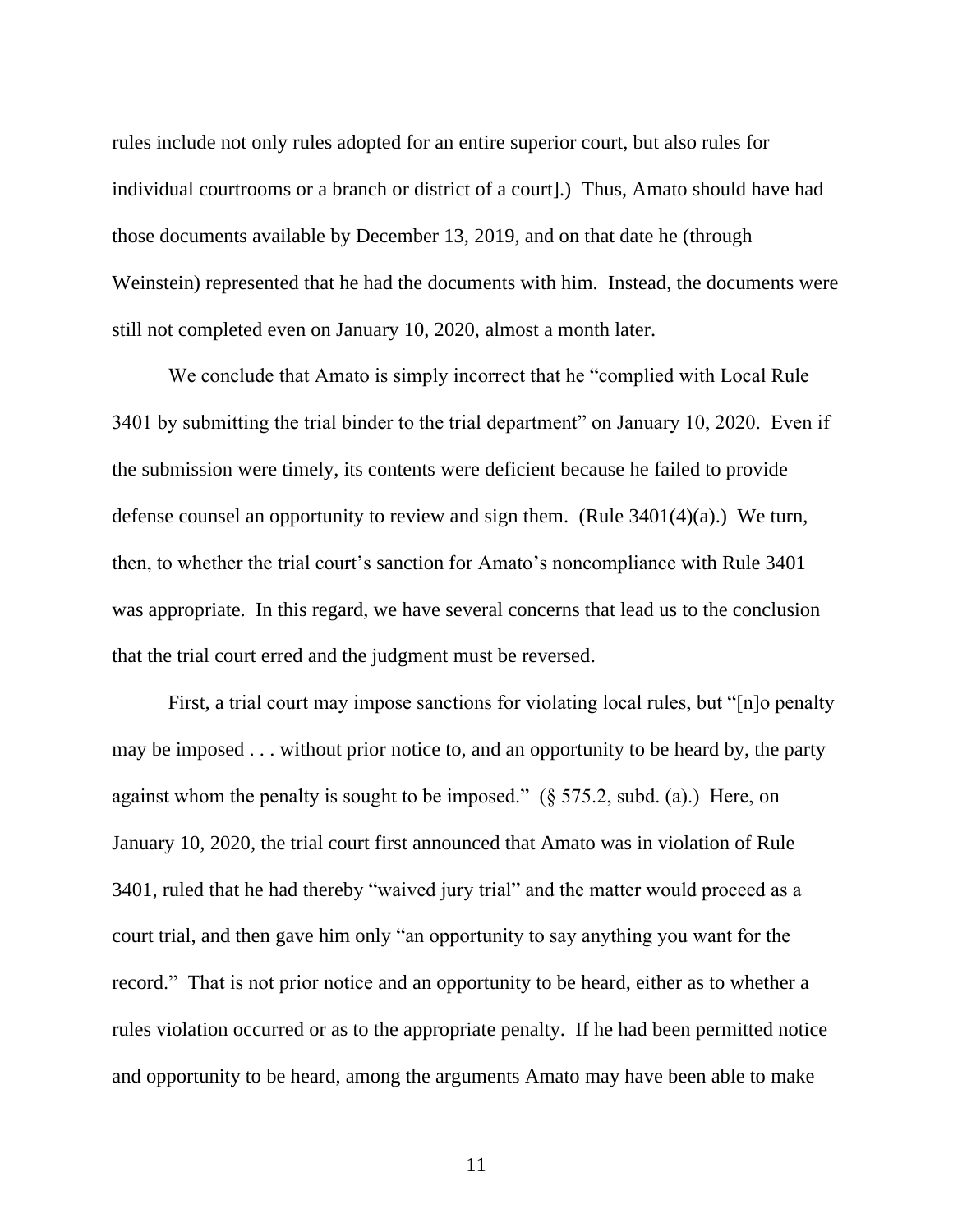was that sanctions should not be to the detriment of his case when the violation was in part Weinstein's responsibility. (§ 575.2, subd. (b).) He also would have had an opportunity to marshal legal authority in support of the proposition that denial of his right to a jury trial was not the appropriate penalty for any failure to abide by the local rules.

This brings us to our second concern about the trial court's ruling: The trial court lacked the authority to deem Amato's violation of Rule 3401 a waiver of Amato's right to trial by jury. The California Constitution provides that in civil matters the "inviolate right" of trial by jury "may be waived by the consent of the parties expressed *as prescribed by statute.*" (Cal. Const., Art. I, § 16 (italics added).) The statute governing civil jury waivers is section 631, subdivision (f), which states: "A party waives trial by jury in any of the following ways:  $[\n\mathcal{F}](1)$  By failing to appear at the trial.  $[\n\mathcal{F}](2)$  By written consent filed with the clerk or judge. [¶] (3) By oral consent, in open court, entered in the minutes. [¶] (4) By failing to announce that a jury is required, at the time the cause is first set for trial, if it is set upon notice or stipulation. [¶] (5) By failing to timely pay the fee described in subdivision (b) unless another party on the same side of the case has paid that fee. [¶] (6) By failing to deposit with the clerk or judge, at the beginning of the second and each succeeding day's session, [jury fees]." The methods of waiver specified in section 631 are "exclusive." (*Cooks v. Superior Court* (1990) 224 Cal.App.3d 723, 727 (*Cooks*).) Thus, there is no merit to the suggestion of Downs and Coldwell Banker that waiver of the right to jury trial comes within the catchall language of section 575.2, describing the sanctions available for violations of local rules as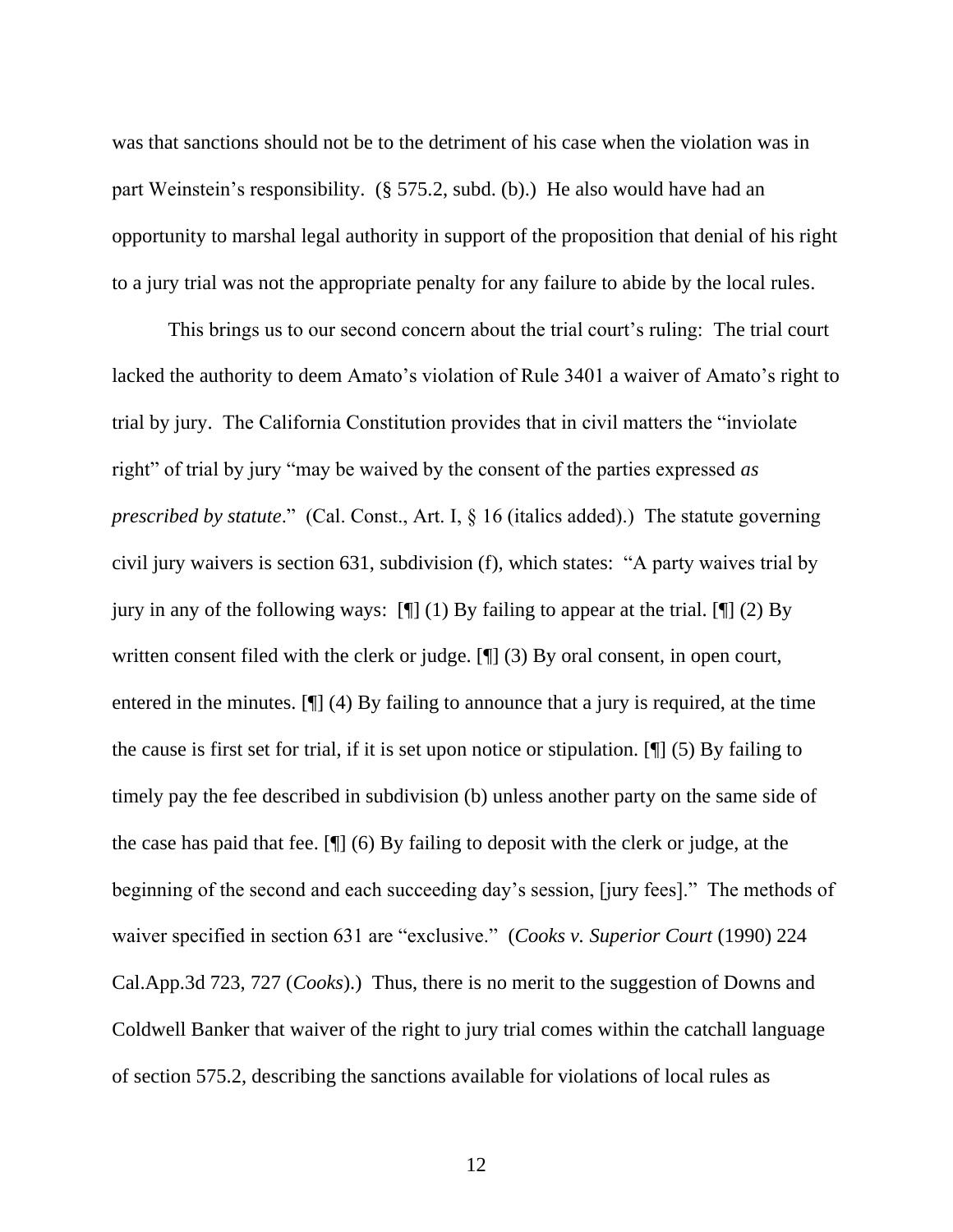"including but not limited to" specified penalties. Similarly, the trial court's power to "impose sanctions authorized by law," described in Government Code section 68608, subdivision (b), does not expand section 631's list of actions or failures to act that may constitute waiver of the right to trial by jury. "It has been repeatedly held that trial by jury may be waived only in the manner designated by . . . section 631." (*De Castro v. Rowe* (1963) 223 Cal.App.2d 547, 552; see also *Turlock Golf & Country Club v. Superior Court* (1966) 240 Cal.App.2d 693, 700 ["the Legislature pursuant to constitutional authorization has prescribed the conditions under which a jury may be waived, and . . . the local courts have no power to adopt or enforce rules at variance with those of the state"[.]

Failure to prepare trial documents in accordance with local rules does not fall within any of the means of waiver specified in section 631. (See *Cooks*, *supra*, 224 Cal.App.3d at p. 727 [improper to strike jury request based on party's failure to prepare proposed jury instructions]; *Chen v. Lin* (2019) 42 Cal.App.5th Supp. 12, 18 (*Chen*) ["The words of the statute are crystal clear on the present issue. Nothing in section 631 of the Code of Civil Procedure alludes to a party's failure to prepare for trial as a proper basis for finding a waiver of the right to a jury trial"].) Thus, the trial court's ruling, deeming Amato to have waived his right to jury trial by his failure to comply with the requirements of Rule 3401, was "in excess of the court's jurisdiction and is reversible error per se." (*Van de Kamp v. Bank of America* (1988) 204 Cal.App.3d 819, 863.)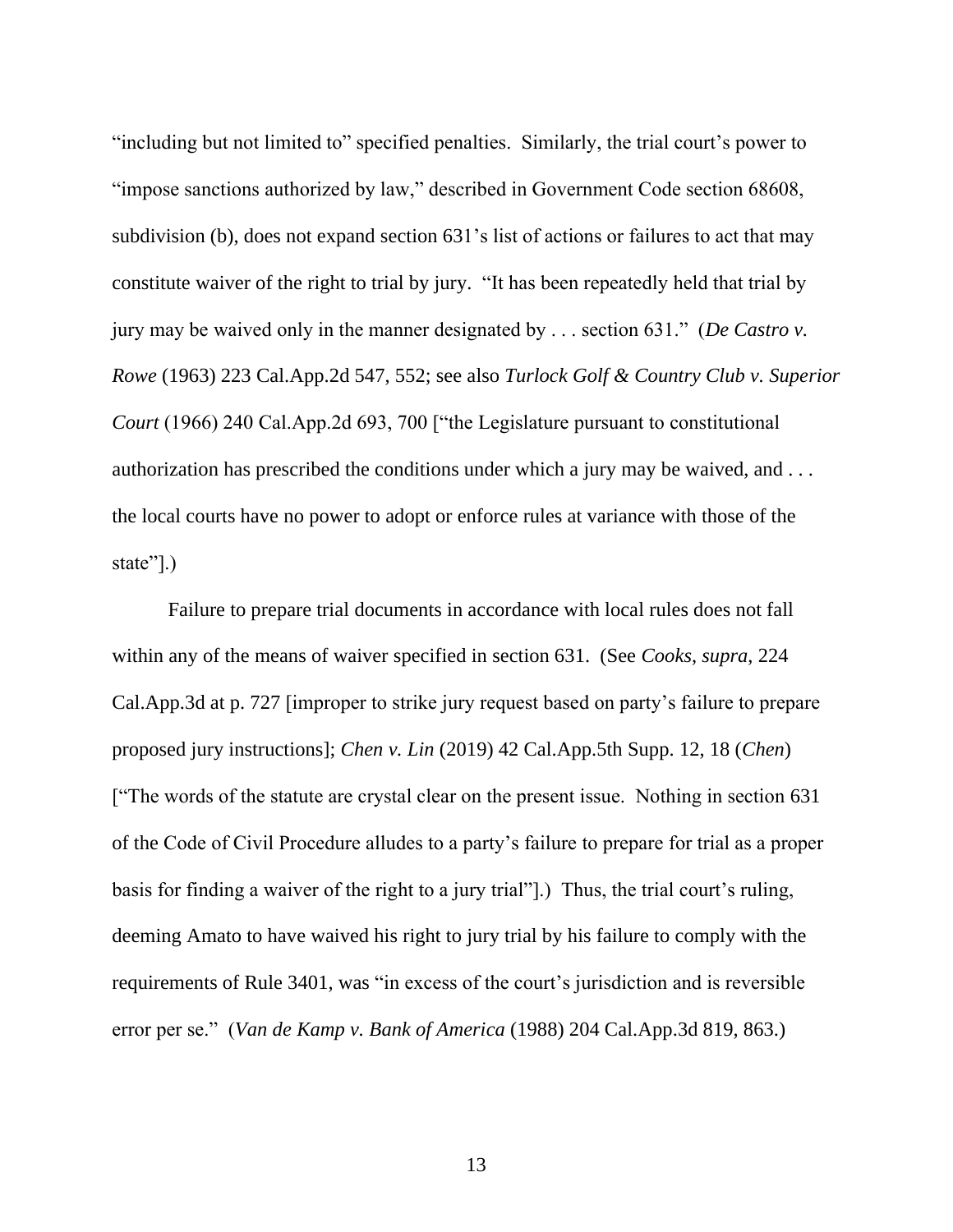Downs and Coldwell Banker argue that the error was harmless, based on Amato's failure to survive a motion for judgment. Their idea is that any improper denial of Amato's right to jury trial could have made no difference because "the case never would be submitted to the jury for a determination due to Amato's failure of proof." This argument, however, is inconsistent with longstanding authority. As early as the 19th Century, our Supreme Court rejected the idea that a reviewing court should examine the strength of the evidence produced at a bench trial following erroneous denial of the right to jury trial, instead of simply reversing and remanding for a jury trial to be conducted. (*In re Estate of Robinson* (1895) 106 Cal.493, 496 [trial court erred in refusing petitioners' jury demand, and "[a]s this was a right conferred upon them by statute, they did not waive it by subsequently going to trial under the order of the court, or by their failure to present evidence sufficient to secure a judgment in their favor"].) The Court of Appeal, too, has long held that "the denial of the right to trial by jury to a party entitled thereto is, in itself, a miscarriage of justice," and declined to require any further showing of prejudice by the aggrieved party. (*Farrell v. City of Ontario* (1919) 39 Cal.App.351, 359.) More recent authority is in accord. (E.g., *Mackovska v. Viewcrest Road Properties, LLC* (2019) 40 Cal.App.5th 1, 16 ["Concluding that the erroneous denial of the right to a jury trial in this case is reversible per se comports with both the inviolate nature of the right to a jury trial [citations] and the revocability of jury trial waivers under section 631 [citations]"]; *Valley Crest Landscape Development, Inc. v. Mission Pools of Escondido, Inc.* (2015) 238 Cal.App.4th 468, 493 ["Denial of the right to a jury trial is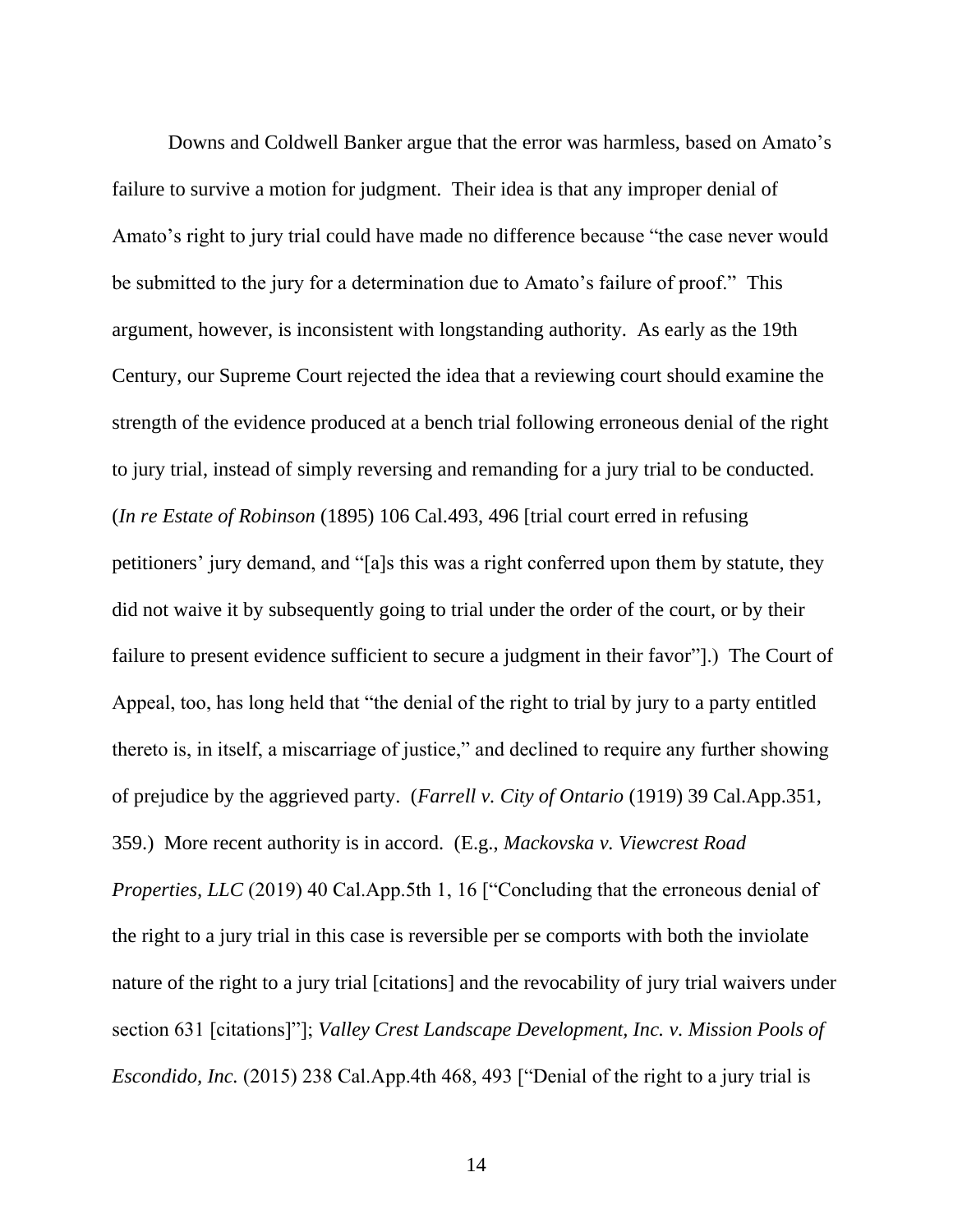reversible error per se, and no showing of prejudice is required of a party who lost at trial"]; *Boal v. Price Waterhouse & Co.* (1985) 165 Cal.App.3d 806, 810 ["Since improper denial of jury trial is per se prejudicial, the judgment must be, and is, reversed"]; *Chen*, *supra*, 42 Cal.App.5th Supp. at p. 19 ["The evidence presented at trial is irrelevant to whether defendant was prejudiced by the court's error. Stripping a party of the right to trial by jury is reversible error per se"].)

Downs and Coldwell Banker suggest that we should conclude Amato is not and never was, in fact, a party entitled to a jury trial, based on their contention that the evidence admitted during the bench trial was insufficient to sustain his claims as a matter of law. Consistent with the authority cited above, we find it inappropriate to look to the record of a court trial conducted in excess of the trial court's jurisdiction as post hoc justification for an earlier, erroneous decision to deny a party a jury trial. Downs and Coldwell Banker have not cited any case law taking such an approach, and we are aware of none. The correct analysis is straightforward: Amato demanded a jury trial of his claims in the appropriate manner, his claims survived a pretrial motion for summary adjudication, and his claims are of the sort routinely tried to a jury absent a waiver. Thus, as of January 10, 2020, Amato had the right to a jury trial on his claims. The trial court's denial of that right was erroneous, so reversal is required.

Because we are reversing, we need not address Amato's other arguments. The trial court may address anew on remand the parties' disputes regarding admission of evidence or the sufficiency of the evidence, if they arise. We express no opinion